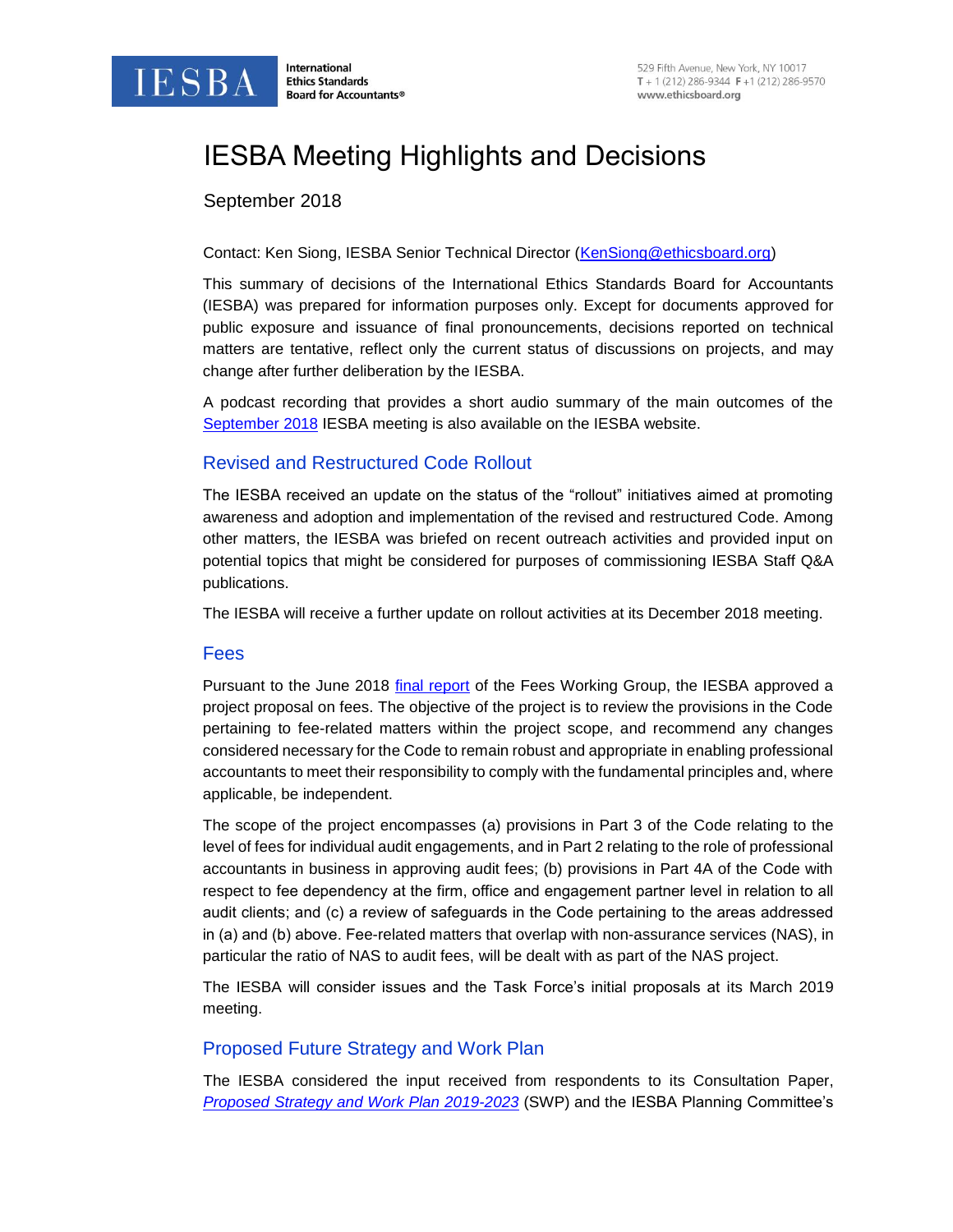analysis of the significant comments made and its preliminary recommendations for the way forward. The IESBA noted that overall, there was wide acceptance among respondents for the proposed future strategy, including its proposed actions and priorities.

The IESBA will consider the final draft of the SWP for approval at its December 2018 meeting.

## **Technology**

The IESBA received an update from its Technology Working Group and provided input on the Working Group's planned approach to its work and potential areas of focus. The IESBA also considered specific comments received on the SWP in relation to the topic of technology.

To inform its further discussions on the topic, the IESBA received a presentation from Ms. Sylvia Tsen, Executive Director – Knowledge, Operations and Technology at IFAC, on the role and work of the IFAC Technology Advisory Group.

The IESBA will consider the Working Group's draft Terms of Reference for the initiative at its December 2018 meeting.

#### Professional Skepticism

The IESBA considered the feedback from respondents to the May 2018 consultation paper (CP) *Professional Skepticism – [Meeting Public Expectations](http://www.ifac.org/publications-resources/global-ethics-board-consults-professional-skepticism)*, and the input from the [four](https://www.ethicsboard.org/roundtables-2018)  [global roundtables](https://www.ethicsboard.org/roundtables-2018) held in June and July 2018 in Washington, DC, U.S.A.; Paris, France; Tokyo, Japan; and Melbourne, Australia.

Taking into account the roundtable input, the responses received on the CP, and the advice of its Consultative Advisory Group (CAG), the IESBA approved a project proposal, *Promoting the Role and Mindset Expected of Professional Accountants*. The objective the project is to ensure, through the development of Part 1 of the Code and other appropriate material, that the Code promotes the role, mindset and behavioral characteristics expected of all professional accountants when performing their professional activities.

The IESBA plans to consider issues and initial Task Force proposals at its December 2018 meeting.

## Non-Assurance Services

Having duly considered the feedback from the [four global roundtables](https://www.ethicsboard.org/roundtables-2018) and advice from its CAG, the IESBA approved a project proposal on the topic of NAS. The objective of the project is to ensure that all the NAS provisions in the Code are robust and of high quality for global application, thereby increasing confidence in the independence of audit firms. The project scope will encompass the International Independence Standards related to the provision of NAS to audit clients.

The IESBA plans to consider issues and initial Task Force proposals at its December 2018 meeting.

#### e-Code

The IESBA considered and provided input on a prototype of a proposed e-Code that leverages technology to support and facilitate the adoption and implementation of the revised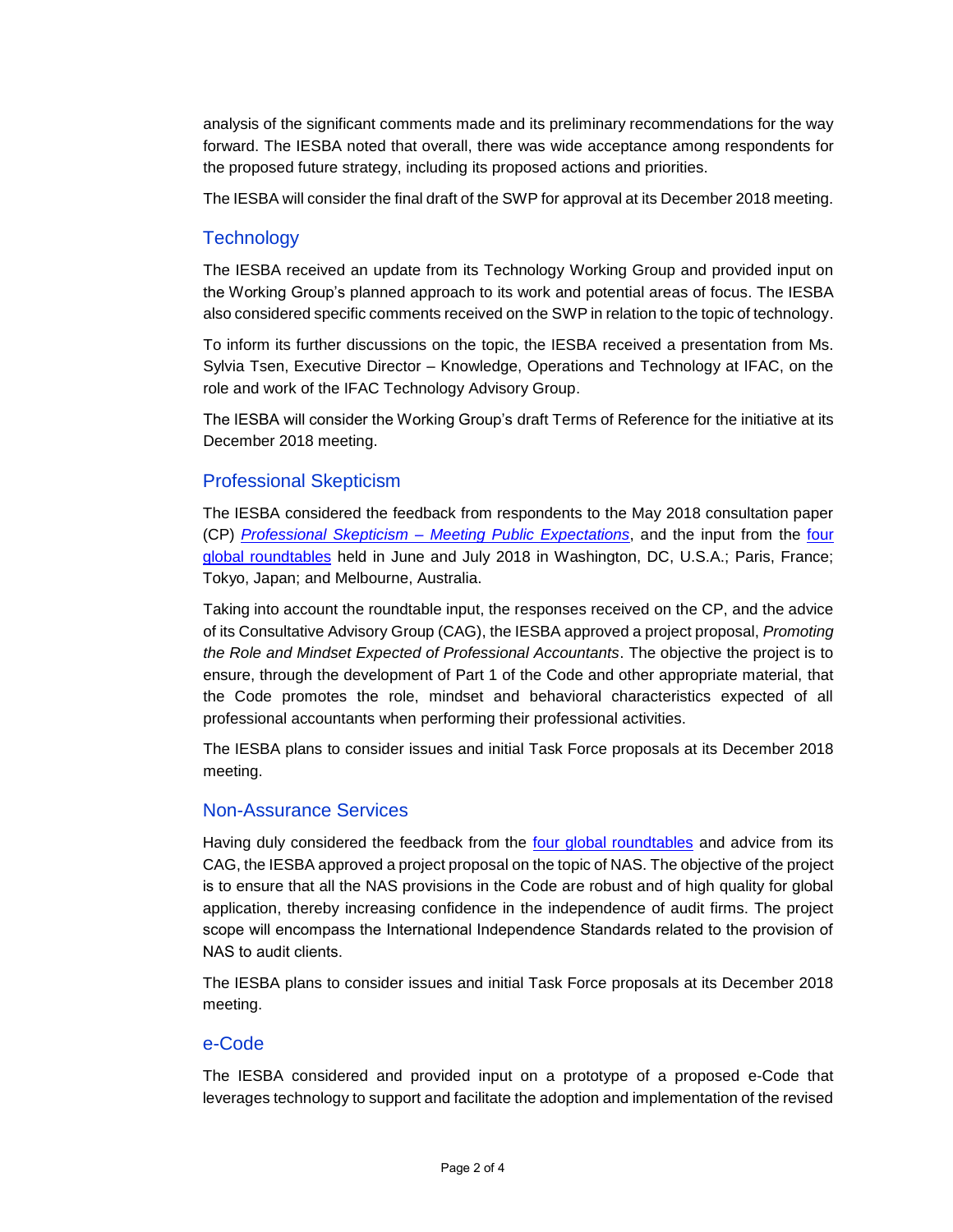and restructured Code. The e-Code will be a digital platform that will better demonstrate the "building blocks" approach in the revised and restructured Code and its scalability. Among other matters, the IESBA discussed design elements, features and functionalities of the e-Code. It also provided input on the timeline for launching the product.

The IESBA will receive a further progress report at its December 2018 meeting.

## IAASB-IESBA Coordination

The IESBA received an update on coordination activities with the International Auditing and Assurance Standards Board (IAASB) during the quarter and provided input on the draft proposals the IAASB is developing as part of its Quality Control and Agreed-Upon Procedures projects. Among other matters, the IESBA discussed the approach to, and planned timing for, consequential and conforming amendments to the Code as a result of revisions to the IAASB's standards.

The IESBA will receive a further progress report at its December 2018 meeting.

## Joint IAASB-IESBA Session

Building on their commitment for enhanced connectivity and coordination to better serve the public interest, the IAASB and IESBA met for the second time in joint session. Among other matters, the two Boards welcomed [Kevin Dancey,](http://www.ifac.org/bio/kevin-dancey) incoming CEO of IFAC, as a guest speaker. Mr. Dancey briefed the Boards on IFAC's proposed 2019 – 2020 Strategic Plan and highlighted key IFAC reflections in its August 2018 publication, *[Perspectives on the Way](http://www.ifac.org/publications-resources/perspectives-way-forward-strengthening-oversight-and-operations-international)  [Forward for Strengthening the Oversight and Operations of the International Audit &](http://www.ifac.org/publications-resources/perspectives-way-forward-strengthening-oversight-and-operations-international)  [Assurance and Ethics Standards Boards.](http://www.ifac.org/publications-resources/perspectives-way-forward-strengthening-oversight-and-operations-international)* 

The Boards also discussed matters of mutual interest in the development of their future strategies and work plans, with a focus on broad directional thinking and identifying future coordination opportunities, particularly on the topic of Technology. IESBA and IAASB members and official observers also participated in Discussion Groups and exchanged views on selected policy issues, including how best to address the tension between catering for public interest entities or large entities and addressing the needs of smaller entities and practices in their standards, and how best to respond to stakeholder calls for implementation support.

The Boards have committed to meeting again in 2019.

# Alignment of Part 4B with ISAE 3000 (Revised)

The IESBA approved a project to align the terms and concepts in Part 4B of the revised and restructured Code with ISAE 3000 (Revised), *Assurance Engagements other than Audits or Reviews of Historical Financial Information*. Among other matters, the project will also seek to clarify the independence provisions that apply to the various parties involved in an assurance engagement.

The IESBA will consider issues and initial Task Force proposals at its December 2018 meeting.